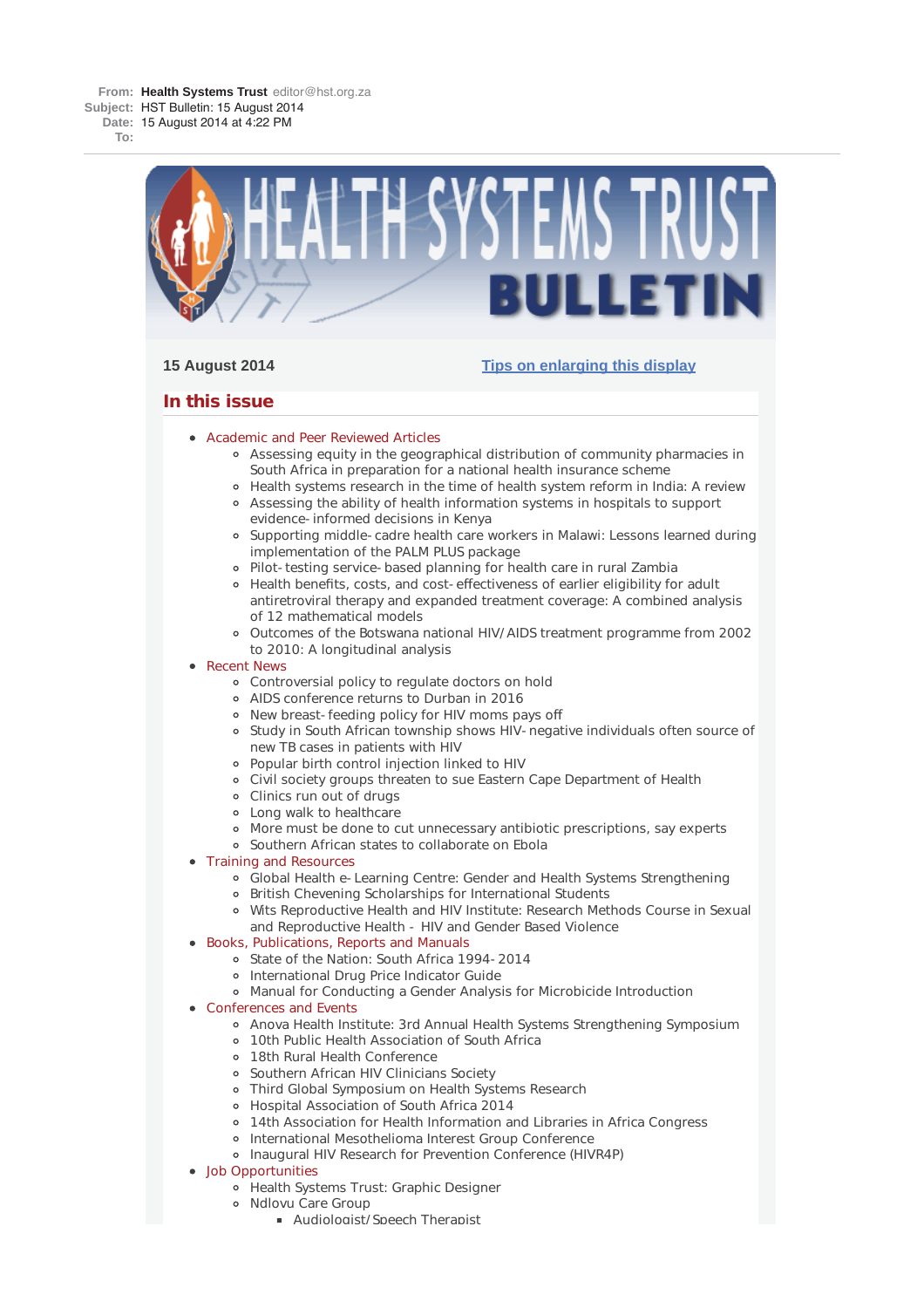- g /p p Research and Clinical Physician
- Africa Health Placements: Human Capital Officer
- CHIVA South Africa: Clinical Mentoring Programme Managers

# **Academic and Peer Reviewed Articles**

# **Assessing equity in the geographical distribution of community pharmacies in South Africa in preparation for a national health insurance scheme**

*Kim Ward, David Sanders, Henry Leng and Allyson M Pollock. WHO Bulletin. Published: 9 May 2014.*

Inequities in health and health-care are well documented in South Africa.Read More »

Source: http://www.who.int/bulletin/volumes/92/7/13-130005/en/[Accessed: 15 August 2014]

#### **back to top**

### **Health systems research in the time of health system reform in India: A review**

*Krishna D Rao, Radhika Arora and Abdul Ghaffar. Health Research Policy and Systems. Published: 9 August 2014.*

Research on health systems is an important contributor to improving health system performance. Importantly, research on program and policy implementation can also create a culture of public accountability...Read More »

Source: http://www.health-policy-systems.com/content/12/1/37/abstract[Accessed: 15 August 2014]

#### **back to top**

## **Assessing the ability of health information systems in hospitals to support evidence-informed decisions in Kenya**

*Elesban Kihuba, David Gathara, Stephen Mwinga, Mercy Mulaku, Rose Kosgei, Wycliffe Mogoa, Rachel Nyamai, Mike English. Global Health Action. Published: 31 July 2014.*

Hospital management information systems (HMIS) is a key component of national health information systems (HIS), and actions required of hospital management to support information generation in Kenya are articulated in specific policy documents... Read More »

Source: http://www.globalhealthaction.net/index.php/gha/article/view/24859[Accessed: 15 August 2014]

#### **back to top**

## **Supporting middle-cadre health care workers in Malawi: Lessons learned during implementation of the PALM PLUS package**

*Sumeet Sodhi, Hastings Banda, Damson Kathyola, Martias Joshua, Faye Richardson, Emmay Mah, Hayley MacGregor, Emmanuel Kanike, Sandy Thompson, Lara Fairall, Eric Bateman, Merrick Zwarenstein and Michael J Schull. BioMed Central. Published: 12 May 2014.*

The government of Malawi is committed to the broad rollout of antiretroviral treatment in Malawi in the public health sector; however one of the primary challenges has been the shortage of trained health care workers... Read More »

Source: http://www.biomedcentral.com/1472-6963/14/S1/S8[Accessed: 15 August 2014]

#### **back to top**

### **Pilot-testing service-based planning for health care in rural Zambia**

*Fastone M Goma, Gail Tomblin Murphy, Miriam Libetwa, Adrian MacKenzie, Selestine H Nzala, Clara Mbwili-Muleya, Janet Rigby and Amy Gough. BioMed Central. Published: 12 May 2014.*

Human resources for health (HRH) planning in Zambia, as in other countries, is often done by comparing current HRH numbers with established posts, without considering whether population health needs are being met... Read More »

Source: http://www.biomedcentral.com/1472-6963/14/S1/S7[Accessed: 15 August 2014]

#### **back to top**

### **Health benefits, costs, and cost-effectiveness of earlier eligibility for adult antiretroviral therapy and expanded treatment coverage: A combined analysis of 12 mathematical models**

*Jeffrey W Eaton, Nicolas A Menzies, John Stover, Valentina Cambiano, Leonid Chindelevitch, Anne Cori et al. The Lancet Global Health. Published: 10 December 2013.*

New WHO guidelines recommend initiation of antiretroviral therapy for HIV-positive adults with CD4 counts of 500 cells per µL or less, a higher threshold than was previously recommended... Read More »

Source: http://www.thelancet.com/journals/langlo/article/PIIS2214-109X(13)70172-4/abstract[Accessed: 15 August 2014]

### **back to top**

### **Outcomes of the Botswana national HIV/AIDS treatment programme from 2002 to 2010: A longitudinal analysis**

*Dr Mansour Farahani, Anusha Vable, Refeletswe Lebelonyane et al. The Lancet Global Health. Published: January 2014.*

Short-term mortality rates among patients with HIV receiving antiretroviral therapy (ART) in sub-Saharan Africa are higher than those recorded in high-income countries but systematic long-term comparisons have not been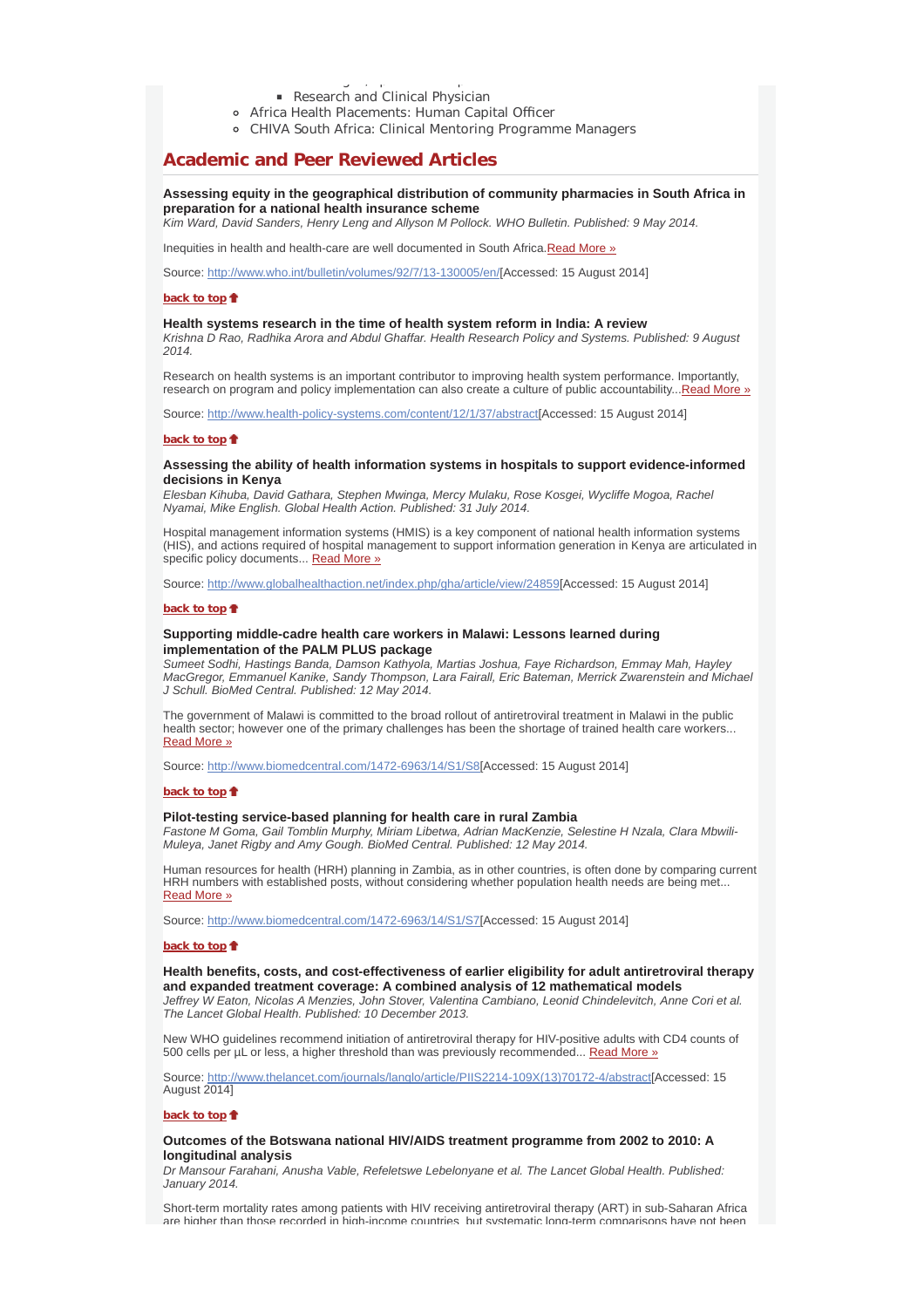are higher than those recorded in high income countries, but systematic long term comparisons have not been made because of the scarcity of available data... Read More »

Source: http://www.thelancet.com/journals/langlo/article/PIIS2214-109X(13)70149-9/fulltext[Accessed: 15 August 2014]

**back to top**

## **Recent News**

# **Controversial policy to regulate doctors on hold**

*Health-e News. Published: 31 July 2014.*

The Department of Health has decided to shelve plans to regulate where doctors could practice – at least temporarily...Read More »

Source: http://www.health-e.org.za/2014/07/31/controversial-policy-regulate-doctors-hold/[Accessed: 15 August 2014]

## **back to top**

## **AIDS conference returns to Durban in 2016**

*Health-e News. Published: 1 August 2014.*

The International AIDS Society announced in Melbourne last week that the biennial AIDS conference will return to Durban in 2016... Read More »

Source: http://www.health-e.org.za/2014/08/01/aids-conference-returns-durban-2016/[Accessed: 15 August 2014]

## **back to top**

# **New breast-feeding policy for HIV moms pays off**

*Mail&Guardian. Published: 7 August 2014.*

Exclusive breast-feeding, introduced in line with WHO guidelines, has proven safe for babies if the mother is on antiretroviral treatment...Read More »

Source: http://mg.co.za/article/2014-08-06-new-breast-feeding-policy-for-hiv-moms-pays-off/[Accessed: 15 August 2014]

### **back to top**

### **Study in South African township shows HIV-negative individuals often source of new TB cases in patients with HIV**

*aidsmap. Published: 11 August 2014.*

HIV-negative individuals are an important source of new tuberculosis (TB) cases in HIV-positive patients, according to a study conducted in a South African township published in the online edition of the Journal of Infectious Diseases...Read More »

Source: http://www.aidsmap.com/page/2899356/[Accessed: 15 August 2014]

#### **back to top**

#### **Popular birth control injection linked to HIV**

*Standard Digital News (Kenya). Published: 29 July 2014.*

The locally popular injectable birth control method, Depo Provera, has yet again been linked to higher HIV infections in women...Read More »

Source: http://www.standardmedia.co.ke/health/article/2000129919/popular-birth-control-injection-linked-tohiv[Accessed: 15 August 2014]

## **back to top**

## **Civil society groups threaten to sue Eastern Cape Department of Health**

*Health-e News. Published: 8 August 2014.*

Activists from more than 30 civil society organisations have again threatened to take the Eastern Cape Department of Health to court over alleged failure to fix the provincial health services... Read More »

Source: http://www.health-e.org.za/2014/08/08/civil-society-groups-threaten-sue-eastern-cape-depthealth/[Accessed: 15 August 2014]

**back to top**

#### **Clinics run out of drugs**

*Times LIVE. Published: 13 August 2014.*

Private hospitals have over the past six months been hit by stockouts of anaesthetic drugs. But both Mediclinic and Netcare said the shortages have been "mostly resolved" and "most drugs" are available again...Read More »

Source: http://www.timeslive.co.za/thetimes/2014/08/13/clinics-run-out-of-drugs[Accessed: 15 August 2014]

**back to top**

**Long walk to healthcare**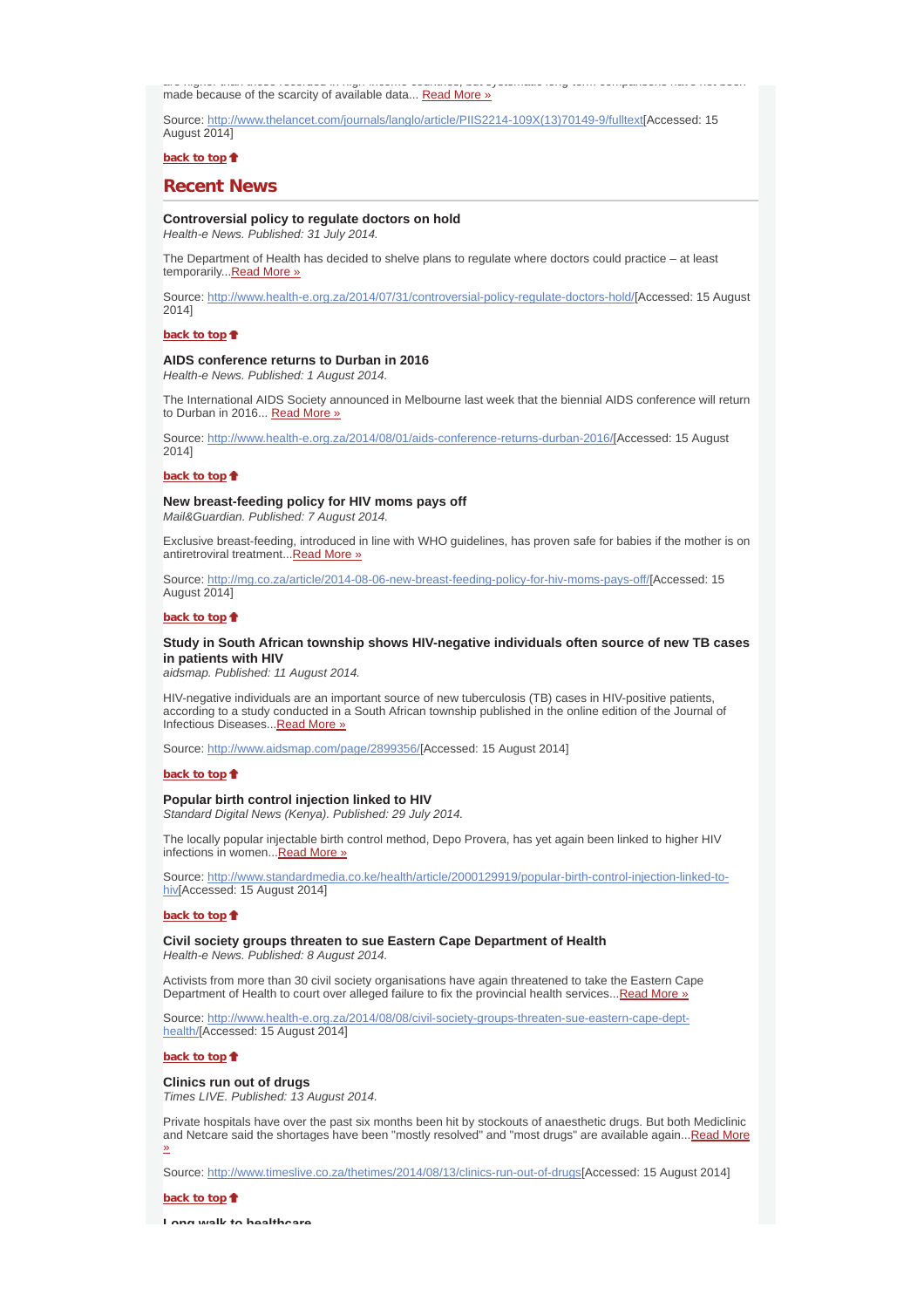**Long walk to healthcare** *Ground Up. Published: 4 August 2014.*

Langa residents are complaining about the distance they have to walk to Bonteheuwel to access basic health care...Read More »

Source: http://groundup.org.za/article/long-walk-healthcare\_2064[Accessed: 15 August 2014]

#### **back to top**

**More must be done to cut unnecessary antibiotic prescriptions, say experts** *The Guardian. Published: 5 August 2014.*

Worst-performing GP surgeries hand out twice as many drugs for coughs and colds, finds Public Health England and UCL Press Association... Read More »

Source: http://www.theguardian.com/society/2014/aug/05/cut-unecessary-antibiotic-prescriptions-healthexperts[Accessed: 15 August 2014]

## **back to top**

#### **Southern African states to collaborate on Ebola** *BDlive. Published: 7 August 2014.*

Health ministers in the Southern African Development Community (Sadc) have agreed to collaborate in the event of an outbreak of Ebola in the region...Read More »

Source: http://www.bdlive.co.za/national/health/2014/08/07/southern-african-states-to-collaborate-onebola[Accessed: 15 August 2014]

#### **back to top**

# **Training and Resources**

#### **Global Health e-Learning Centre: Gender and Health Systems Strengthening** *Online course*

The course will assist USAID field-based health officers, foreign service nationals, and U.S. government partners to promote gender equality and women's empowerment in health systems strengthening efforts. Click Here>>

#### back to top  $\triangle$

### **British Chevening Scholarships for International Students**

*Opportunity closing date: 15 November 2014 Venue: UK*

Chevening Scholarships are awarded to talented individuals with leadership potential. The scholarships offer financial support to study for a Master's degree at one of the UK's leading universities. Click Here>>

#### back to top  $\triangle$

# **Wits Reproductive Health and HIV Institute: Research Methods Course in Sexual and Reproductive Health - HIV and Gender Based Violence**

*When: 17-28 November 2014 Venue: Wits Reproductive Health and HIV Institute, Johannesburg*

The Research Methods Course in Sexual and Reproductive Health, HIV and Gender-Based Violence will give you a unique opportunity to strengthen your research skills and your contribution to increased capacity for SRH and HIV research on the African continent. Click Here>>

# **back to top**  $\triangle$

# **Books, Publications, Reports and Manuals**

# **State of the Nation: South Africa 1994-2014**

*HSRC Press. Published: July 2014.*

A twenty-year review of freedom and democracy.Click Here»

**back to top**

#### **International Drug Price Indicator Guide** *MSH. Published: 2014.*

The International Drug Price Indicator Guide contains a spectrum of prices from pharmaceutical suppliers, international development organizations, and government agencies... Click Here»

#### **back to top**

### **Manual for Conducting a Gender Analysis for Microbicide Introduction**

*FHI 360. Published: 2014.*

Microbicides have been hailed as a much-needed female-initiated HIV prevention method...Click Here»

**back to top**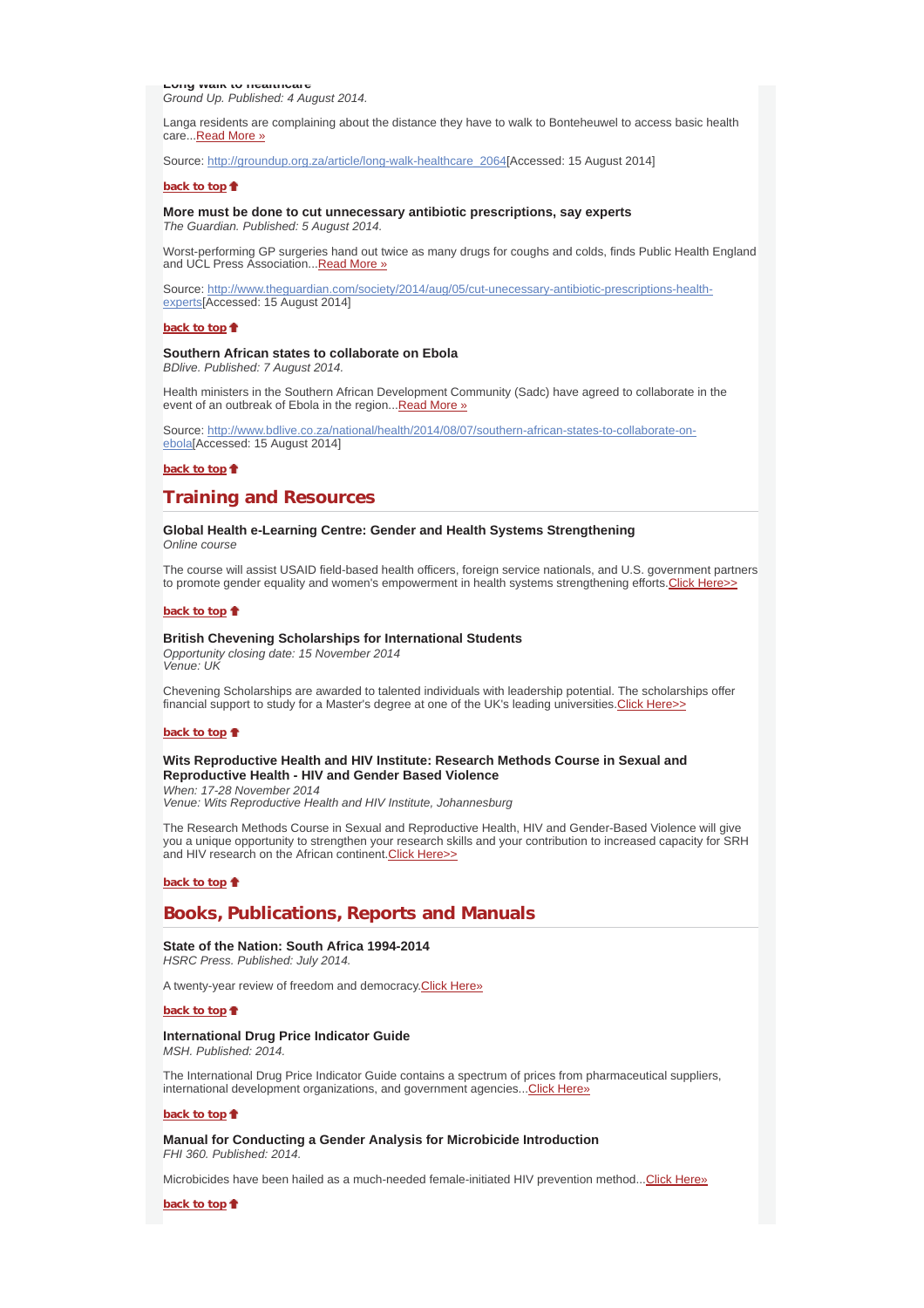# **Conferences and Events**

## **Anova Health Institute: 3rd Annual Health Systems Strengthening Symposium**

*When: 27-28 August 2014 Venue: Hyatt, Rosebank, South Africa URL: http://www.anovahealth.co.za/calendar*

Anova's third annual health systems strengthening symposium aims to expand knowledge and understanding on efficiency and cost-effectiveness in health systems strengthening.

## **back to top**

### **10th Public Health Association of South Africa**

*When: 3-6 September 2014 Venue: Protea Ranch Resort, Polokwane, South Africa URL: http://www.phasaconference.org.za*

The 10th anniversary of the Public Health Association of South Africa (PHASA) conference will be celebrated with the hosting of the conference in Polokwane (Limpopo) from 3 to 6 September 2014.

#### **back to top**

## **18th Rural Health Conference**

*When: 21-24 September 2014 Venue: Ukwanda Rural Clinical School, Worcester, South Africa URL: http://rudasa.org.za*

The 2014 conference will take place from 21-24 September in the Western Cape town of Worcester. The theme for this year's conference is: Building resilience in facing rural health realities.

### **back to top**

### **Southern African HIV Clinicians Society**

*When: 24-27 September 2014 Venue: Cape Town, South Africa URL: http://sahivsoc2014.co.za/*

Clear your diaries for 24-27 September 2014, as we head for Cape Town again and a dizzying array of excellent speakers, skills building sessions, debates, challenging cases and research findings.

## **back to top**

### **Third Global Symposium on Health Systems Research**

*When: 30 September to 3 October 2014 Venue: Cape Town International Convention Centre, South Africa URL: http://hsr2014.healthsystemsresearch.org/*

The theme of the symposium is the science and practice of people-centred health systems, chosen to enable participants to address current and critical concerns of relevance across countries in all parts of the world.

#### **back to top**

### **Hospital Association of South Africa 2014**

*When: 15-17 October 2014 Venue: Sandton Convention Centre, Johannesburg, South Africa URL: http://www.conferencehasa.co.za*

The Hospital Association of South Africa (HASA) is a confederation of private hospitals and ambulatory clinics, operating on a non-profit basis, representing the collective interests of private hospitals in South Africa in respect of economic and social policy and other areas, as agreed to by its members.

#### **back to top**

#### **14th Association for Health Information and Libraries in Africa Congress**

*When: 20-24 October 2014 Venue: Mwalimu Julius Nyerere International Convention Centre, Dar es Salaam, Tanzania URL: http://www.ahila-tz.org/*

AHILA was founded in 1984 with the aim of improving provision of up-to-date and relevant health information; encourage professional development of health librarians; promote information resource sharing in Africa and exchange of experiences as well as promoting the development and standardization and exchange of health databases in Africa.

#### **back to top**

### **International Mesothelioma Interest Group Conference**

*When: 21-24 October 2014 Venue: Cape Town International Convention Centre, South Africa URL: http://imig2014.org/*

iMig cordially looks forward to welcoming you to Cape Town, South Africa from 21-24 October 2014 for the 12th International Mesothelioma Interest Group Conference - the world's premier medical congress on mesothelioma. Our theme is the ongoing quest for cure.

#### **back to top**

*Wh 28 31 O t b 2014*

**Inaugural HIV Research for Prevention Conference (HIVR4P)**